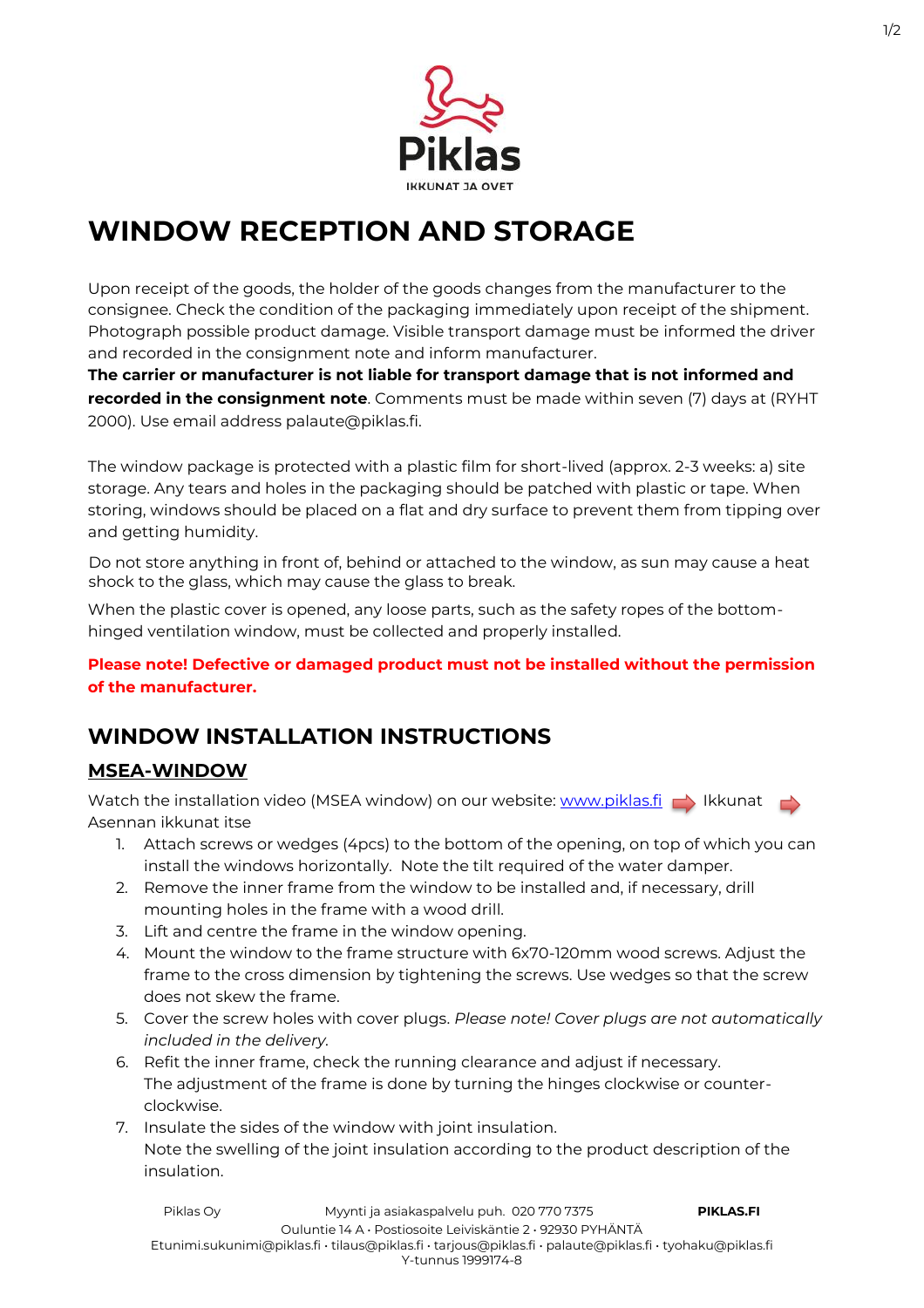

- 8. Measure the water damper, cut it to the correct length and fasten. Note a sufficient inclination (at least 1:3) and a sufficient distance from the front edge of the water damper to the wall (at least 30 mm) to prevent water from dripping into the wall.
- 9. If your window is bottom-hinged or an emergency exit window, you will find a safety rope bag with installation instructions between the window frames. The safety rope must be installed in place to ensure safe use.

#### **MEKA-WINDOW**

- 1. Attach screws or wedges (4pcs) to the bottom of the opening, on top of which you can install the windows horizontally.
- 2. Lift and centre the window into the opening. For lifting large windows (>3m2), use a crane with suction cups; smaller windows can be lifted with manpower and suction cups. Note that, in fixed windows, the lower frame sheet is different than the side and upper sheets to facilitate the installation of exterior windowsills (the lower sheet is shorter).
- 3. Place shims on the sides of the window, next to the screw installation point, to prevent the screw from tilting the frame during fixing. Place the frame to the crosswise measure using shims. Attach the window to the opening using 6 x 70-120 mm wood screws (using frame screws is not recommended). Tighten the screws.
- 4. Cover the screw holes with cover plugs. *Please note! Cover plugs are not automatically included in the delivery.*
- 5. Insulate the window using elastic seam insulant such as elastic urethane foam. Take swelling of the seam insulant into account as instructed in the product manual of the insulant manufacturer.
- 6. Measure the water damper, cut it to the correct length and fasten. Note a sufficient inclination (at least 1:3) and a sufficient distance from the front edge of the water damper to the wall (at least 30 mm) to prevent water from dripping into the wall.

## **TO BE NOTED DURING CONSTRUCTION USE**

- 1. Do not use the window as a passageway: it is not recommended to move building materials and run electrical cables and compressed air hoses through the window.
- 2. Piklas recommends that the windows be installed when the building conditions correspond to the final operating conditions. In this way, the products are flawless at the time of moving.
- 3. Windows should be protected from dirt and building humidity with plastic. You can use non-stick tapes (such as masking tape) to attach plastics to the frame paint surface. **Taping as a protection/fastening method is always the customer's own**

**responsibility**, as adhesive tapes can damage the paint surface. Also protect the window accessories from dirt and humidity during construction.